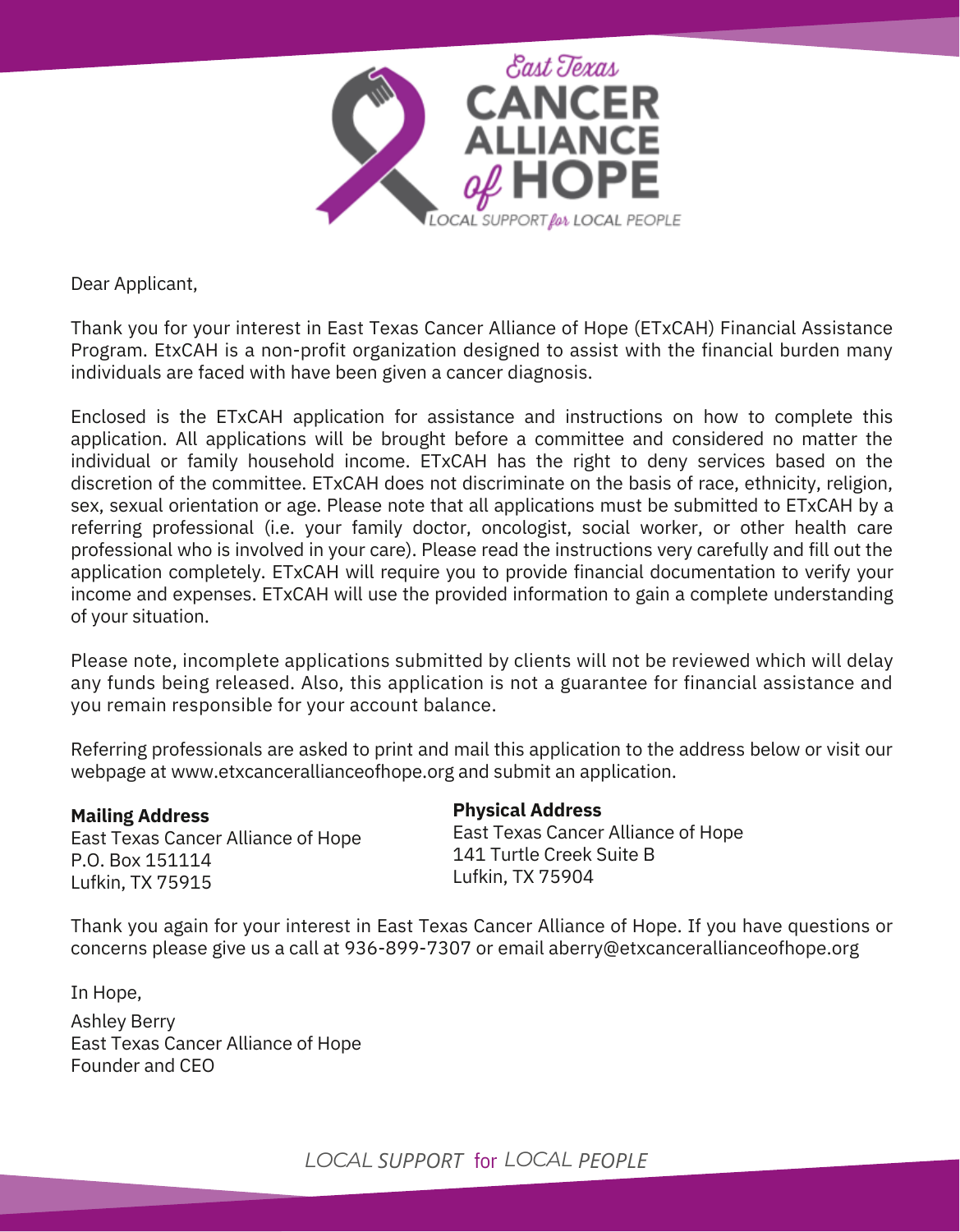

# APPLICATION INSTRUCTIONS

ELIGIBILITY & GUIDELINES

# Eligibility Requirements:

# **APPLICANTS MUST MEET THE FOLLOWING QUALIFICATIONS TO BE CONSIDERED FOR FINANCIAL ASSISTANCE.**

To determine if you qualify, we require the following supporting documentation:

- Verification of Texas Residency in Angelina or Nacogdoches County
- Verification of Income and Assets
- Cancer Diagnosis certified by a healthcare provider
- Be in active treatment or within a three-month period of cancer treatment. Active treatments include chemotherapy, radiation therapy, or cancer related surgeries.
- Patient declines active treatment and is admitted to a hospice service.

# Application Instructions:

- 1. Have a referring healthcare professional fill out and sign the professional recommendation
- 2. Fill out the client application completely.
- 3. Provide supporting documentation from the document list
- 4. Submit application and supporting documentation.

# **Email Application**

info@etxcancerallianceofhope.org

# **Mail Application**

East Texas Cancer Alliance of Hope P.O. Box 151114 Lufkin, TX 75915

# **Submit in Person**

East Texas Cancer Alliance of Hope 141 Turtle Creek Suite B Lufkin, TX 75904

It is important that you complete this application and return it with all required documentation within 15 days. If you have difficulty completing this application or if you have additional questions, please call ETxCAH, Monday through Friday, from 9am to 4pm at 936-899-7307.

# *LOCAL SUPPORT LOCAL PEOPLE* for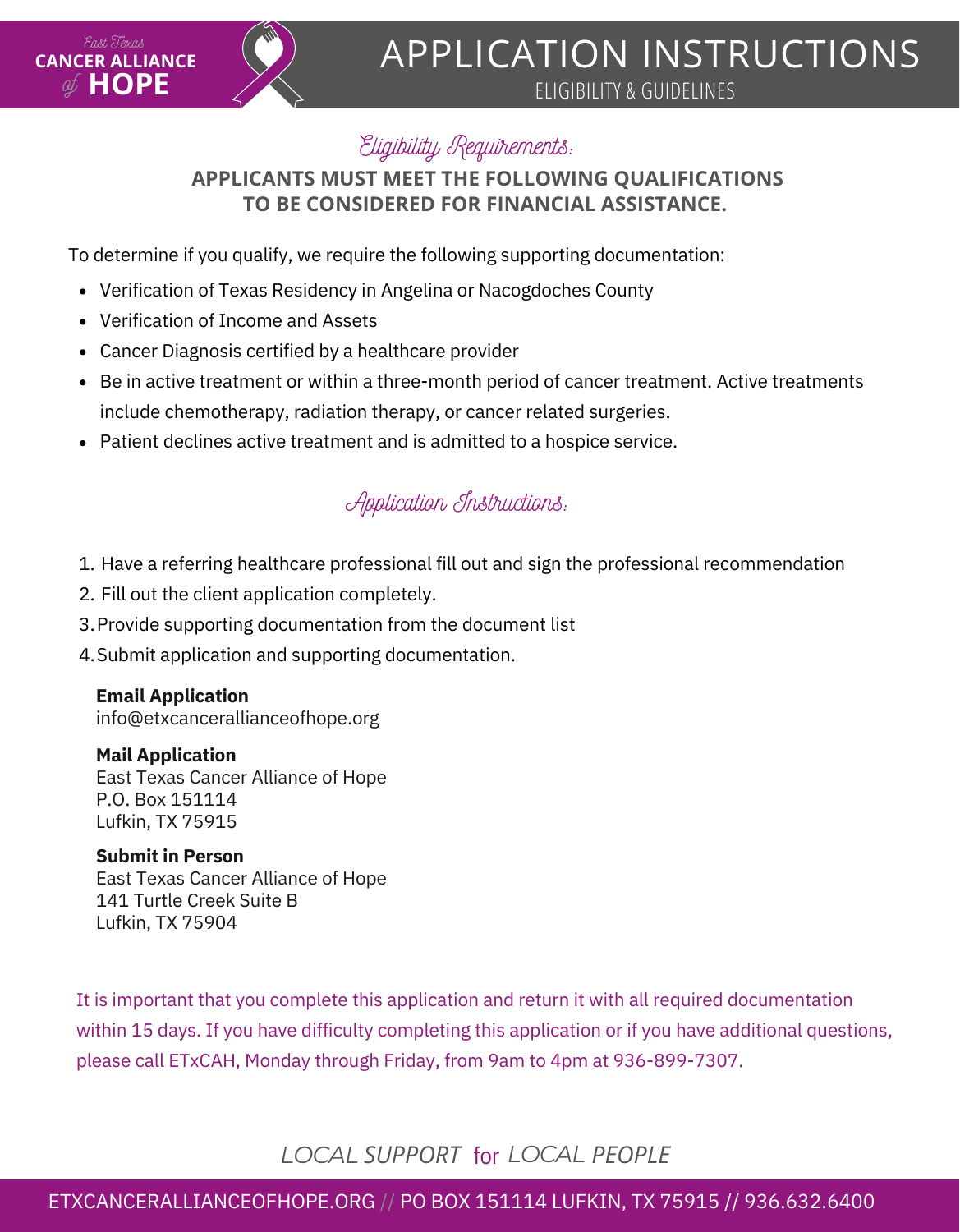

DOCUMENT LIST Client Financial Assistance Application Document List

## IDENTIFICATION: (ONE REQUIRED)

- 1. Valid Texas Driver's License w/photo
- 2. Valid Texas Identification w/photo
- 3. Valid current U.S Passport or Passport Card w/photo
- 4. Valid current Permanent Resident Card (Green Card) w/ photo
- 5. Other valid current government issued photo ID

#### RESIDENCE PROOF: (ONE REQUIRED)

- 1. Deed or Property Tax Assessment in Applicant's Name
- 2. Lease in Applicant's Name
- 3. Military ID w/Texas Address
- 4. \_\_\_\_Non-Leasing Resident in Rental Unit (Notarized Letter)
- 5. \_\_\_\_Non-Leasing Resident in Homestead (Notarized Letter)

#### RESIDENCE INDICATOR: (TWO REQUIRED)

- 1. Valid Texas Driver's License or identification card w/photo
- 2. \_\_\_\_Texas Voter Registration Card
- 3. Bank Statements w/TX address - 6 most recent months (patient / spouse)
- 4. Unemployment compensation, Food Stamps, w/ TX address (patient / spouse)
- 5. Utility Bills in applicants name w/ TX address (Electric, Natural Gas, Water, Cable)
- 6. Letter/Card for a Texas County Indigent HealthCare Benefits (past 6 months w/TX address)
- 7. \_\_\_\_Notarized letter from Texas employer (on company letterhead) showing dates and location of employment
- 8. Proof of Texas public or private school or university enrollment for past six months

#### ASSETS: (ALL THAT APPLY)

- 1. \_\_\_\_Bank Statements; ALL Accounts (3 most current months) (patient / spouse)
- 2. \_\_\_\_If NO BANK ACCOUNT (complete Verification of No Bank Account Form)
- 3. \_\_\_\_Certificate of Deposit Statements (3 most recent months) (patient / spouse)
- 4. \_\_\_\_County Tax Appraisal for property other than Primary Residence
- 5. Securities Statements from last quarter (401K, Money Market, Stocks, Bonds, Etc) (patient / spouse)
- 6. Mortgage Statement for property other than Primary Residence
- 7. Most recent trust bank statement

#### INCOME: (ALL THAT APPLY)

- 1. \_\_\_\_Social Security (SSI or SSDI) Earning Statement or Social Security Award Letter (most recent) (patient / spouse)
- 2. Payroll Complete Check Stubs (3 most recent months) (patient / spouse)
- 3. Unemployment Compensation (patient / spouse)
- 4. Texas Workforce Wage History Report for (patient / spouse)
- 5. \_\_\_\_Family Support Letter

#### OTHER: (ALL THAT APPLY)

- 1. \_\_\_\_Proof / Verification of Current Insurance
- 2. \_\_\_\_County Indigent HealthCare Eligibility Determination Letter/ Card (most current)
- 3. MedData Eligibility Assistance Program (required call 713-563-0280)
- 4. Divorce Decree / Death Certificate
- 5. \_\_\_\_Proof of Health Insurance Marketplace Eligibility Determination

# *LOCAL SUPPORT LOCAL PEOPLE* for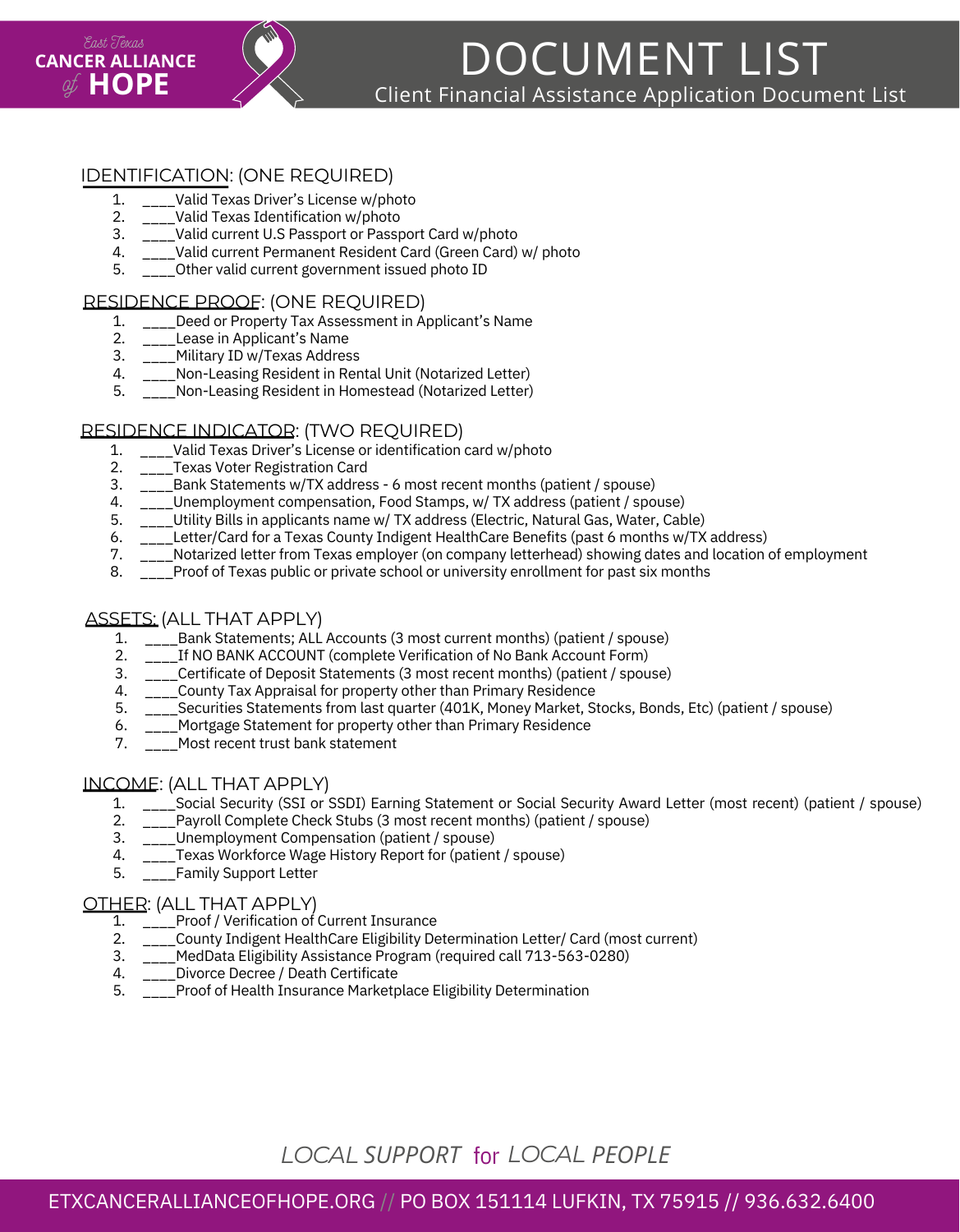



# TO BE FILLED BY A HEALTHCARE PROFESSIONAL

| WHAT ARE THE CIRCUMSTANCES CAUSING THIS FAMILY TO SEEK ASSISTANCE?             |  |
|--------------------------------------------------------------------------------|--|
|                                                                                |  |
|                                                                                |  |
|                                                                                |  |
|                                                                                |  |
|                                                                                |  |
| IS THERE ANY INFO YOU CAN PROVIDE THAT WOULD ASSIST US IN HELPING THIS CLIENT? |  |
|                                                                                |  |
|                                                                                |  |
|                                                                                |  |
|                                                                                |  |
|                                                                                |  |
|                                                                                |  |

## **I AFFIRM THAT THE ABOVE INFORMATION IS TRUE AND CORRECT TO THE BEST OF MY KNOWLEDGE AND I AGREE WITH THE FUNDING NEED.**

| REFERRING HEALTHCARE PROFESSIONAL NAME | <b>DATE</b>                              |
|----------------------------------------|------------------------------------------|
| ORGANIZATION                           | <b>PHONE</b><br>$\overline{\phantom{0}}$ |
| SIGNATURE                              |                                          |

## PLEASE EMAIL THIS FORM TO INFO@ETXCANCERALLIANCEOFHOPE.ORG

**OR** 

**MAIL TO** PO BOX 151114 LUFKIN, TX 75915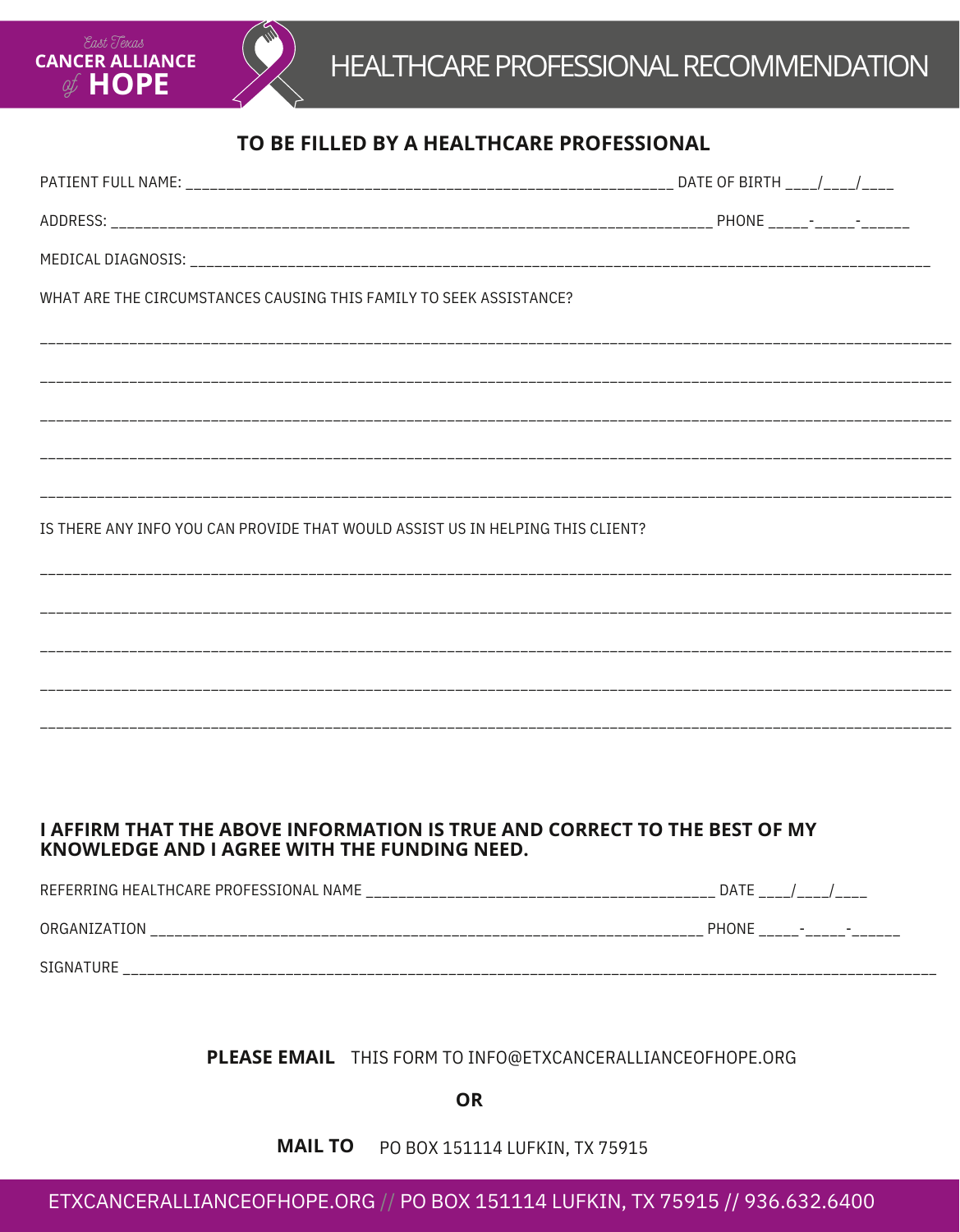# CLIENT APPLICATION

DEMOGRAPHICS

### **TO ENSURE PROMPT REVIEW OF YOUR APPLICATION, PLEASE COMPLETE ALL SECTIONS. DO NOT LEAVE BLANKS. YOU MUST SUBMIT DOCUMENTS TO CONFIRM YOUR IDENTITY, RESIDENCE, ALL INCOME AND ASSETS.**

| LAST FOUR OF APPLICANT'S SOCIAL SECURITY _________<br>$\bigcap$ MALE $\bigcap$ FEMALE                                                           |                                                                                                                |
|-------------------------------------------------------------------------------------------------------------------------------------------------|----------------------------------------------------------------------------------------------------------------|
| $\bigcirc$ single $\bigcirc$ married $\bigcirc$ divorced $\bigcirc$ widowed $\bigcirc$ separated                                                |                                                                                                                |
| <b>ETHNICITY:</b> $\bigcirc$ ASIAN $\bigcirc$ AFRICAN AMERICAN $\bigcirc$ HISPANIC $\bigcirc$ NATIVE AMERICAN $\bigcirc$ WHITE $\bigcirc$ OTHER |                                                                                                                |
|                                                                                                                                                 |                                                                                                                |
|                                                                                                                                                 |                                                                                                                |
| <b>EMPLOYMENT:</b><br>◯EMPLOYED ◯ SELF-EMPLOYED ◯ STUDENT DISABLED ◯ RETIRED ◯ UNEMPLOYED SINCE ___/___/___                                     |                                                                                                                |
|                                                                                                                                                 |                                                                                                                |
| HAVE YOU RECEIVED ASSISTANCE FROM EAST TEXAS CANCER ALLIANCE OF HOPE IN THE PAST? _________________                                             |                                                                                                                |
| HAVE YOU APPLIED FOR MEDICAID? Yes or No When? __________________ Determination: __________________                                             |                                                                                                                |
| DO YOU RECEIVE STATE PUBLIC SERVICES SUCH AS TANF, BASIC FOOD, OR WIC? __________                                                               |                                                                                                                |
| <b>DIAGNOSIS INFORMATION:</b>                                                                                                                   |                                                                                                                |
|                                                                                                                                                 | ARE YOU CURRENTLY RECEIVING TREATMENTS? _____________ WHO IS YOUR ONCOLOGIST? ________________________________ |
| IF YOU ARE NOT RECEIVING TREATMENT, WHEN WAS YOUR LAST TREATMENT?   /  /                                                                        |                                                                                                                |

#### **HOUSEHOLD INFORMATION:**

**HOPE** of

East Texas **CANCER ALLIANCE**

**FAMILY SIZE** List family members in your household, including yourself. "Family" includes people related by birth, marriage or adoption who live together.

| <i>NAME</i> | <b>BIRTHDAY</b>  | RELATIONSHIP<br>TO CLIENT | SCHOOL<br>(IF APPLICABLE) | SHIRT SIZE | <b>PANT SIZE</b> | SHOE SIZE |
|-------------|------------------|---------------------------|---------------------------|------------|------------------|-----------|
|             | $- - -$          |                           |                           |            |                  |           |
|             |                  |                           |                           |            |                  |           |
|             |                  |                           |                           |            |                  |           |
|             |                  |                           |                           |            |                  |           |
|             |                  |                           |                           |            |                  |           |
|             | ____             |                           |                           |            |                  |           |
|             | ————/ ————/ ———— |                           |                           |            |                  |           |
|             |                  |                           |                           |            |                  |           |